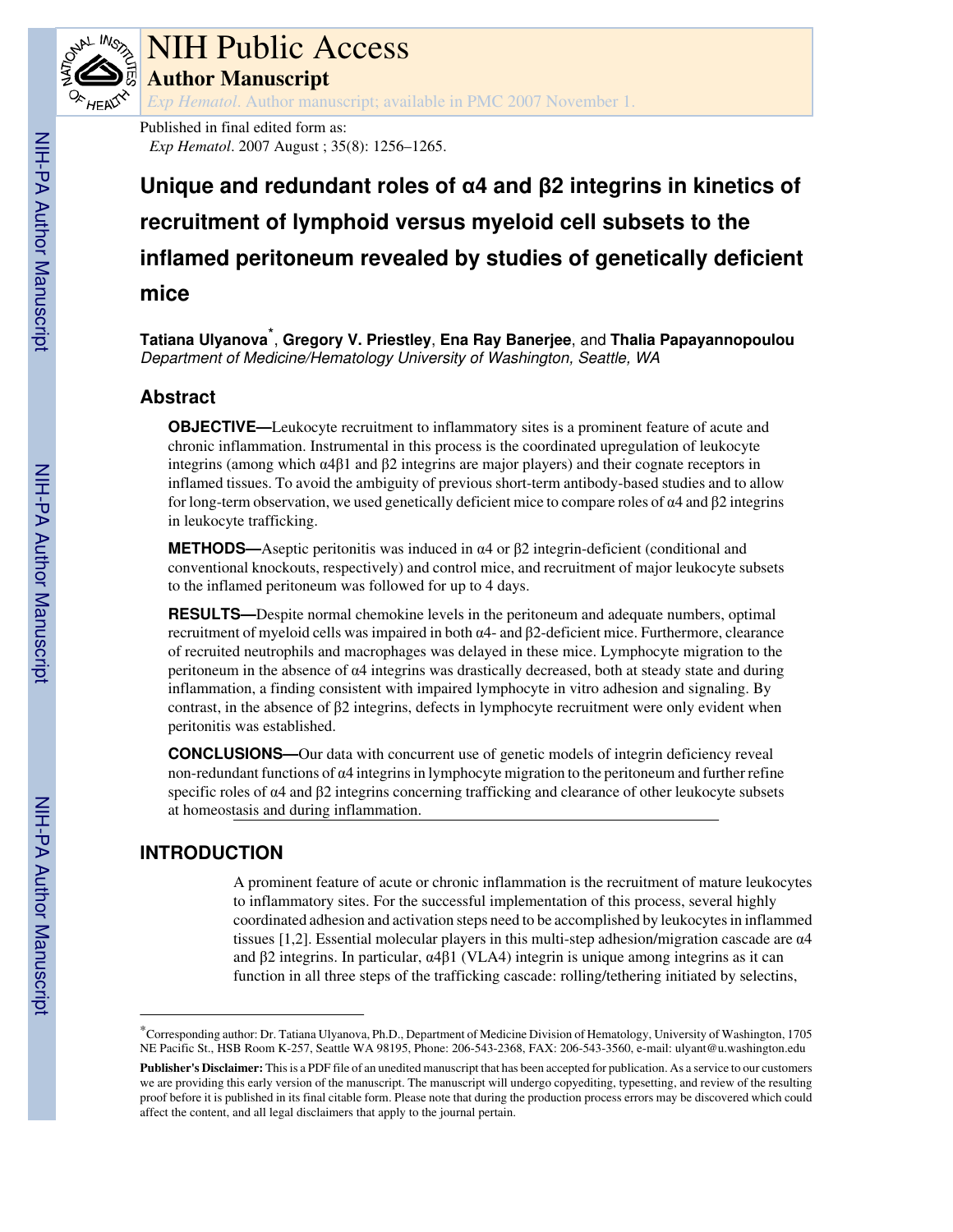firm adhesion, and transmigration step controlled by activated integrins [3-6]. Expression of α4 integrins is constitutive in all leukocytes except human neutrophils, where it is inducible [7], whereas murine neutrophils constitutively express α4β1 [8]. The β2 integrins are expressed exclusively in hematopoietic cells [9]. Both  $\alpha$ 4 and  $\beta$ 2 integrins, as well as their cognate receptors are up-regulated by various inflammatory stimuli [1,6].

Function-blocking antibodies and peptides have been extensively used to study the role of  $\alpha$ 4 and β2 integrins in leukocyte trafficking. However, results of antibody studies vary with the animal model used or the route of antibody administration, and off-target effects can not be excluded [10-14]. To avoid the ambiguity of antibody-based studies and to carry out long-term observations, mouse models with genetically modified integrin genes have been generated [15-17]. To circumvent embryonic lethality of α4 knockout mice [18] in studying the role of α4 integrins in vivo, reconstitution of RAG-/- mice with α4-deficient ES cells was undertaken [19]. In this model though, a profound defect in development of  $\alpha$ 4-/- lymphocytes and lymphoid organs was observed in postnatal life, thus precluding the use of this model to study migratory behavior of mature leukocyte populations. A new model of postnatal conditional α4 deficiency with normal development of the immune system was recently established in our laboratory [20].

Using this model, new aspects of the role of  $\alpha$ 4 integrins in homing and retention of hematopoietic progenitors in the bone marrow at steady state and recovery after hematopoietic stress were revealed, but trafficking patterns of mature leukocytes to the inflammatory sites have not previously been addressed or compared to other integrin-deficient mice.

To uncover unique and overlapping roles of α4 and β2 integrins in mature hematopoietic cell trafficking, we analyzed patterns of recruitment of various leukocyte subsets to the peritoneum before and after inflammation in α4 or β2 integrin-deficient mice, using a well-studied model of aseptic thioglycolate-induced peritonitis. Our results revealed intrinsic differences of migratory responses in the absence of  $\alpha$ 4 integrins in lymphoid versus myeloid subsets. Parallel studies using mice with single  $α4$ - or  $β2$ -, as well as mice with double  $(α4$  and  $β2)$  integrin deficiency allowed fine-tuning of the roles of  $\alpha$ 4 and  $\beta$ 2 integrins in leukocyte trafficking.

## **MATERIALS AND METHODS**

#### **Mice**

Mice used in this study were of C57/Bl6x129 (WT, α4Δ/Δ) or C57/Bl6 (β2-/-) background, between 8 and 12 weeks of age. Wild type (WT) animals were purchased from Taconic (Germantown, NY). Beta 2 integrin-deficient mice were obtained from Dr. A. Beaudet (Baylor College, Houston, TX) [16]. MxCre<sup>+</sup> $\alpha$ 4<sup>f/f</sup> mice were generated in our laboratory [20]. To induce  $\alpha$ 4 integrin ablation, these mice were treated neonatally with interferon inducer, poly (I:C) (three injections of 50 μl of 1mg/ml solution in phosphate-buffered saline (PBS), intraperitoneally (i.p.), 48 hours apart). MMP9-/- mice were kindly provided by Dr R. Senior (Washington University, St. Louis, MO) [21]. All animals were bred and maintained under specific pathogen-free conditions at the University of Washington. All experimental procedures were done in accordance with Institutional Animal Care and Use Committee guidelines on approved protocols.

#### **Antibodies**

Anti-α4 integrin antibody, PS/2, was purchased from Southern Biothechnology (Birmingham, AL). PE-Cy5-conjugated F4/80 (Cl:A3-1) was from AbD Serotec Ltd (Raleigh, NC). Gr-1- PE, Gr1-APC, CD45-APC, CD45-FITC, CD3-Cy-chrome, CD4-CyChrome, CD8-FITC, B220-FITC, B220-PE, B220-CyChrome, CD19-biotin, CD18-PE, streptavidin-APC, and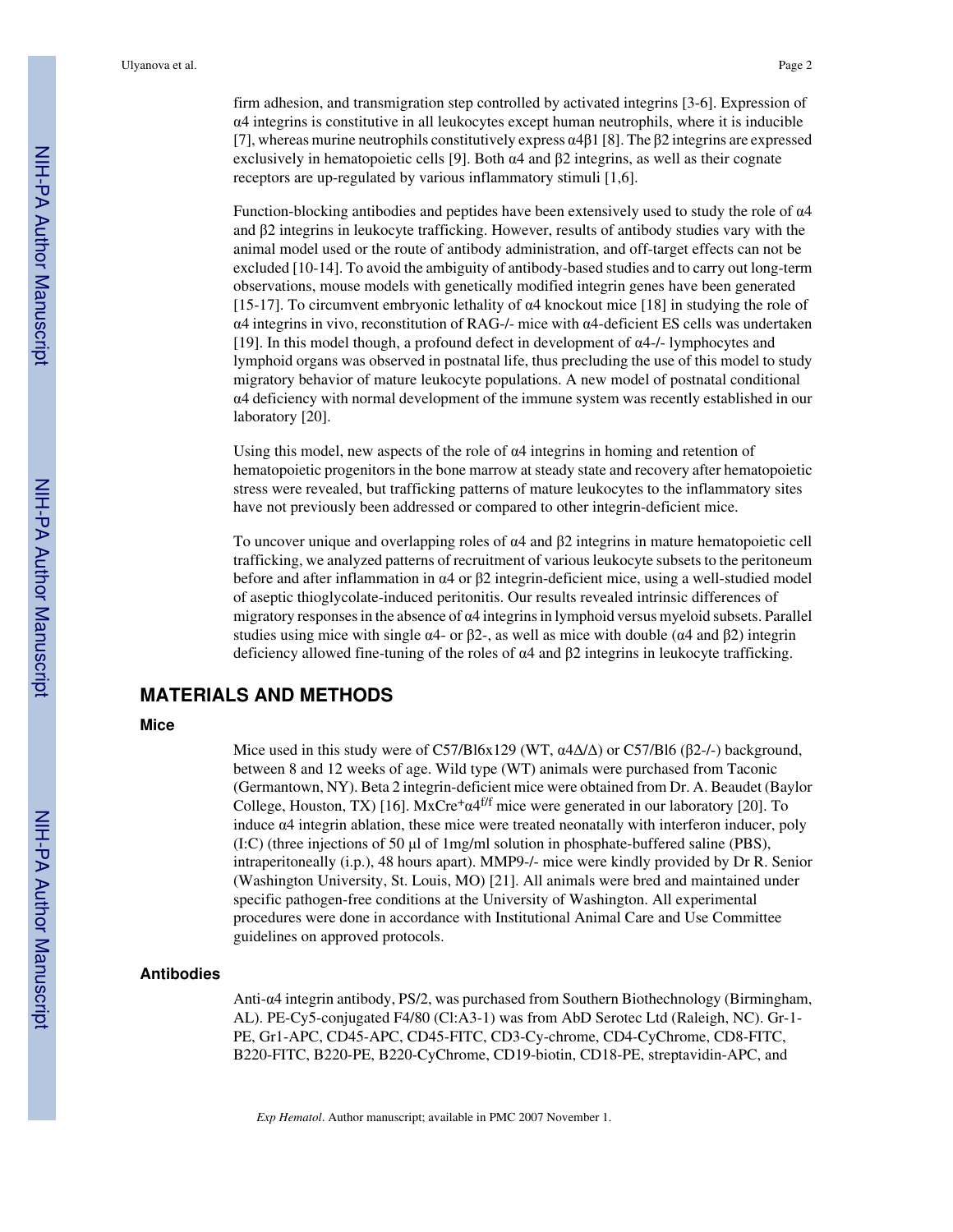#### **Peritoneal inflammation**

Mice were injected i.p. with 1ml of 3% thioglycolate (TG) and were sacrificed by cervical dislocation 4, 16, 48 and 96 hours post injection. The peritoneal cavity was lavaged with 5 ml of ice-cold phosphate-buffered saline (PBS) containing 5mM EDTA, cells were enumerated and used for further analysis.

#### **Chemokine measurement**

Aliquots of frozen peritoneal lavage fluid were sent to Pierce Biotechnology Inc. (Woburn, MA) to measure concentration of an array of chemokines and cytokines by Searchlight Multiplex technology.

#### **FACS analysis**

Antibody-labeled cells were analyzed on a FACSCalibur (BD Biosciences, San Jose, CA) using CellQuest software.

#### **In vitro migration**

Transwell migration was performed as described elsewhere [22]. In brief, splenocytes were stained with B220-FITC and CD3-PE and  $0.5 \times 10^6$  cells were transferred into the upper chambers of transwell inserts (pore size 5μm, Corning Costar, Cambridge, MA). Splenocytes were allowed to migrate through the uncoated inserts (trans-well migration), or transwells coated with bEND3 mouse endothelial cells (trans-endothelial migration) for 4 hours at 37°C towards SDF-1α(100 ng/ml, Peprotech, Rocky Hill, NJ). Cells collected from the lower chamber were enumerated by FACS. The number of events acquired from this sample was compared to that of input cells (before migration) and the percentage of migration was calculated.

#### **Adhesion to endothelial cells**

Splenocytes were isolated and labeled with CarboxyFluoroscein Succinimidyl Ester, CFSE (Invitrogen, Carlsbad, CA) according to the manufacturer's instructions, washed and brought to 2×10<sup>6</sup> cells/ml in adhesion buffer (PBS containing 1%BSA, 2mM MgCl<sub>2</sub>, 2mM CaCl<sub>2</sub>). Labeled cells were transferred into 24-well plates  $(1\times10^6 \text{ cells/well})$  with a confluent layer of bEND3 cells either untreated or treated overnight with TNF-α (100 ng/ml, Peprotech). After a short spin (2 min.,  $100 \times g$ ), adhesion was allowed to occur at 37 $^{\circ}$ C for 40 minutes. Nonadherent cells were washed out with PBS. bEND3 cells and adherent splenocytes were trypsinized with Tryple Select (Invitrogen), washed, and the number of CFSE-positive cells was determined by FACS after 1 min. acquisition. Cell adhesion was expressed as a percent of input cells.

#### **Actin polymerization**

Actin polymerization was performed as described [23]. In brief, splenocytes (1×10<sup>6</sup> cells) were stained with CD3-FITC and B220-FITC, stimulated with 100 ng/ml SDF-1α (Peprotech) for indicated amount of time, fixed, permeabilized, and stained with phalloidin (Invitrogen). After washing with PBS/BSA, cells, gated on lymphocytes (CD3+B220+), were analyzed by FACS.

#### **Ca2+ mobilization**

 $Ca<sup>2+</sup>$  mobilization experiments were performed as described elsewhere [24]. Splenocytes were isolated and loaded with Indo-1 (Invitrogen), washed and labeled with B220-FITC and CD3-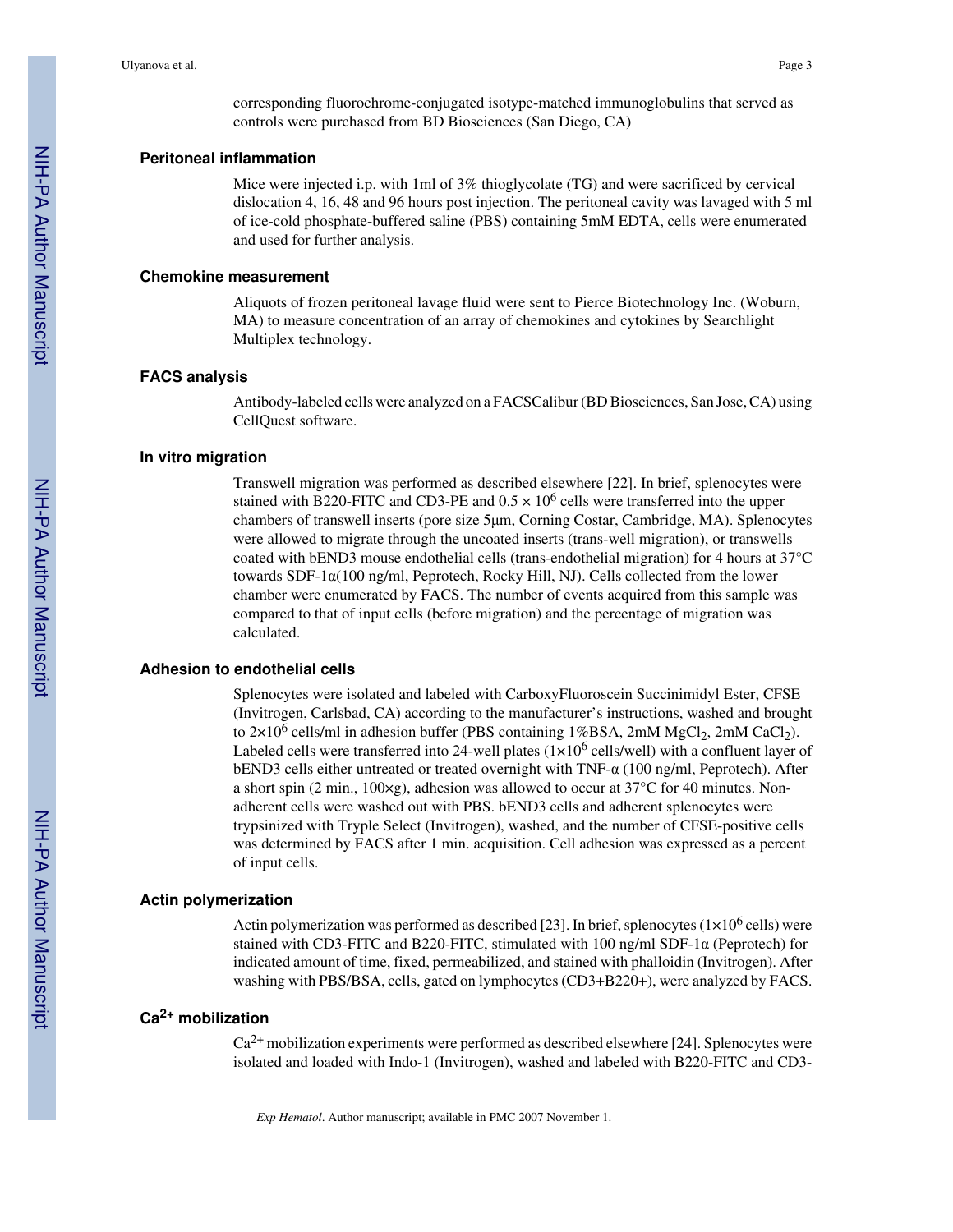PE antibodies. Cells were resuspended in  $Ca^{2+}$  buffer (PBS, 1%BSA, 1mM CaCl<sub>2</sub>, 1mM  $MgCl<sub>2</sub>$ ) at  $4\times10^6$  cells/ml. Change of the 395/530 fluorescence quotient was monitored over 3 min. by FACS following stimulation with SDF-1α (200 ng/ml, Peprotech) or Ionomycin ( $1\mu$ M, Sigma). After analysis using FloJo software,  $Ca^{2+}$  mobilization was expressed as a percent of the peak levels after stimulation over baseline.

#### **Statistical analysis**

Data shown are means ± standard error of mean (sem). Statistical analyses were performed using a Student *t* test and P values of  $\leq 0.05$  were considered significant.

## **RESULTS**

#### **Animal models**

In the present study we used genetic models of  $\alpha$ 4 ( $\alpha$ 4β1 and  $\alpha$ 4β7) or β2 (CD18) integrin deficiency. Beta 2 integrin deficient (CD18-/-) mice were generated by germ line deletion of β2 integrin gene [16]. Alpha4 integrin-deficient mice (α4Δ/Δ) were previously generated in our laboratory as conditional knockouts. These were MxCre<sup>+</sup>α4<sup>f/f</sup> mice, in which ablation of α4 integrins occurs after treatment with interferon inducer, poly(I:C) [20]. After ablation of α4 integrin in these mice, percent of  $α4+$  cells was reduced to 3.7% $\pm$ 0.2% (n=11) in the bone marrow and  $5.2\% \pm 0.8\%$  (n=11) in the peripheral blood. White blood cell (WBC) counts in both α 4 integrin-deficient (19 $\pm$ 2×10<sup>3</sup> cells/μl) and β2 integrin-deficient (49 $\pm$ 5 × 10<sup>3</sup> cells/μl) mice were significantly higher than in control mice  $(8\pm1 \times 10^3 \text{ cells/}\mu l)$ , as previously described [16,20]. In addition, we recently generated mice with both  $\alpha$ 4 and  $\beta$ 2 integrin deficiency by interbreeding single integrin knockouts. Here we report only preliminary results with  $\alpha$ 4 $\Delta/\Delta$ β2-/- doubly deficient mice, since only a handful of animals were available for experiments due to difficulties in breeding.

To study unique and redundant roles of  $\alpha$ 4 and  $\beta$ 2 integrins in leukocyte migration in vivo, we employed the aseptic peritonitis model in all mice with integrin deficiencies and monitored various leukocyte subsets by comparing their levels in circulation and in the peritoneal cavity for intervals up to 4 days.

#### **Kinetics of migration of various leukocyte subsets in vivo**

Neutrophils are the first leukocytes that migrate and accumulate at a site of inflammation. By the 4th hour of peritonitis, a substantial number of neutrophils was detected in the peritoneum of WT and  $α4Δ/Δ$  mice and increased further by the 16<sup>th</sup> hour (Fig. 1A). In β2-/- mice, neutrophils were slower to migrate, but by the 16<sup>th</sup> hour of peritonitis their numbers were comparable to those in WT animals (Fig. 1A). Defects in optimal neutrophil recruitment became evident when we compared recruitment indices in  $\alpha$ 4 and  $\beta$ 2 integrin-deficient versus control mice (Fig. 1B). Recruitment index represents the proportion of cells harvested from the peritoneal cavity measured against the total number of cells available for migration in the circulation, assuming a blood volume of 2 ml in the mouse. The defect was more pronounced in β2-/- mice: recruitment indices at each time point were less than 2% of corresponding control value, whereas in  $\alpha$ 4 $\Delta/\Delta$  mice at 4 and 16 hours, they comprised 46% and 34%, respectively, of the corresponding control value. This observed defect in β2-/- neutrophil recruitment was even more striking, in view of elevated levels of neutrophil chemoattractant MIP2 in the peritoneal cavity of β2-/- mice (267±63 pg/ml) as compared to controls (74±5 pg/ml, P<0.05). In the α4-deficient mice, MIP2 levels were similar to controls, as were KC levels in both α4-/ and β2-/- mice (data not shown).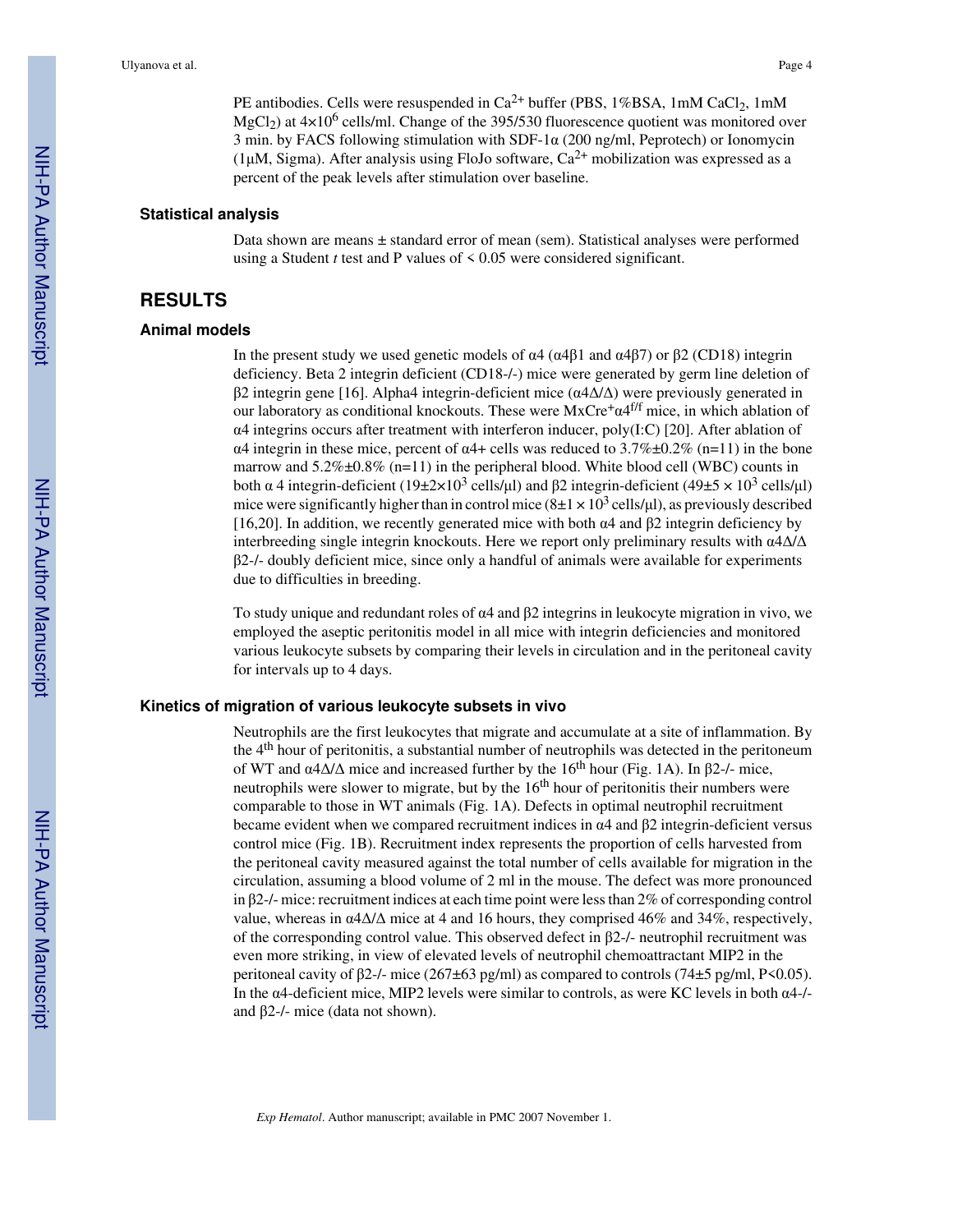At later times of peritonitis (96 hours) more neutrophils were harvested from the peritoneum of both α4 (0.4±0.03 × 10<sup>6</sup> cells, P<0.01) and β2 (3.7±0.9 × 10<sup>6</sup> cells, P<0.01) integrin-deficient mice as compared to controls  $(0.1 \pm 0.02 \times 10^6 \text{ cells})$ .

It is worth noting that, in WT mice, all peritoneal neutrophils were  $\alpha$ 4-positive, whereas in α4- deficient mice, all migrated neutrophils were α4-negative (data not shown), suggesting their α4-independent migration.

As a general rule, macrophage recruitment follows that of neutrophils during inflammation. We first analyzed inflammatory monocytes, a subset that is recognized by the presence of Gr-1 marker in addition to the monocytic marker, F4/80 [25] (Fig. 2A). Although there was no difference in the numbers of inflammatory monocytes at 4 hours, at the peak of their accumulation (16 hours), significantly fewer inflammatory monocytes were recovered from peritoneum of either α4 or β2-integrin-deficient mice than in controls (Fig. 2B), despite their increased numbers in circulation (Fig. 2C). Calculated recruitment indices further emphasized impairment in recruitment of inflammatory monocytes in integrin-deficient mice (Fig. 2D). The observed defect occurred despite normal levels of MCP1 and MIP1 $\alpha$ , mononuclear cell chemokines, in the peritoneal cavity of these mice (data not shown).

We next studied accumulation of total peritoneal macrophages (F4/80-positive cells). The numbers of F4/80+ cells recovered from the peritoneum were similar in integrin-deficient and control mice, except for a transient but significant decrease in macrophage migration at 16 hours in α4-deficient mice (Fig. 3A). Of interest, at steady state, 37.61%±3.42% of peritoneal  $F4/80^+$  macrophages were  $\alpha$ 4-positive and this proportion gradually decreased after TG injection to  $32.71\% \pm 5.99\%$  at 4 hours,  $13.16\% \pm 3.98\%$  at 16 hours, and further to 2.78%  $\pm 1.88\%$  at 96 hours. While the decrease in proportion of  $\alpha$ 4-positive macrophages was likely attributable in part to dilution by influxing  $\alpha$ 4-negative macrophages, their total numbers also decreased with time (Fig. 3B) in α4-deficient mice.

To investigate recruitment of lymphocytes, we compared numbers of T and B cells in the peritoneal lavage of naïve mice and 48 hours after TG injection, at which time the peak of lymphocyte recruitment is observed [26]. In β2-/- mice, although the lymphocyte numbers in peritoneal cavity (2.05  $\times$  10<sup>6</sup> ±0.45  $\times$  10<sup>6</sup> cells) were similar to controls (1.15  $\times$  10<sup>6</sup> ± 0.19  $\times$ 10<sup>6</sup> cells) at steady state, a defect in lymphocyte recruitment became evident after inflammation was established: TG injection resulted in less than 2-fold increase over baseline in β2-/ lymphocyte numbers that is significantly less than a 7-fold increase in controls (Fig. 4A) and the recruitment index was also significantly decreased (Fig. 4B). In non-stimulated  $\alpha$ 4-deficient animals, even though only a small number was recovered from the peritoneal cavity,  $47.1\% \pm$ 7.6% of T cells and 71.4%  $\pm$  8.1% of B cells were  $\alpha$ 4-positive, in contrast to 5.2%  $\pm$  0.8% of α4-positive cells present in the peripheral blood. These data suggest preferential migration and accumulation over time of α4-positive cells at steady state. Very few α4-negative lymphocytes were detected in peritoneal cavities of α4-deficient mice, and this number did not change after TG injection (Fig. 4A). The recruitment index for  $\alpha$ 4-/- lymphocytes was 45-fold less than for control (Fig. 4B), indicating a profound defect in α4-/-lymphocyte migration and recruitment. Of interest, a decrease in levels of lymphocyte chemoattractant RANTES in the peritoneal cavity was observed in α4-deficient relative to control mice (6.37  $\pm$  1.42 pg/ml and 14.63  $\pm$ 1.65 pg/ml, respectively, P<0.05) whereas measured RANTES levels in β2-/- mice, were similar to controls (data not shown). The majority of migrated lymphocytes in all TG-induced peritonitis mouse models studied was comprised of B cells (data not shown).

In the WT mice, TG injection resulted in transient leucopenia: at 4 and 16 hours of peritonitis circulating WBC numbers dropped to  $3.2 \pm 0.5 \times 10^3$  and  $4.0 \pm 0.5 \times 10^3$  cells/µl blood, respectively, but returned to basal levels by the 96<sup>th</sup> hour (7.2 $\pm$ 0.4  $\times$  103 cells/ $\mu$ l blood). In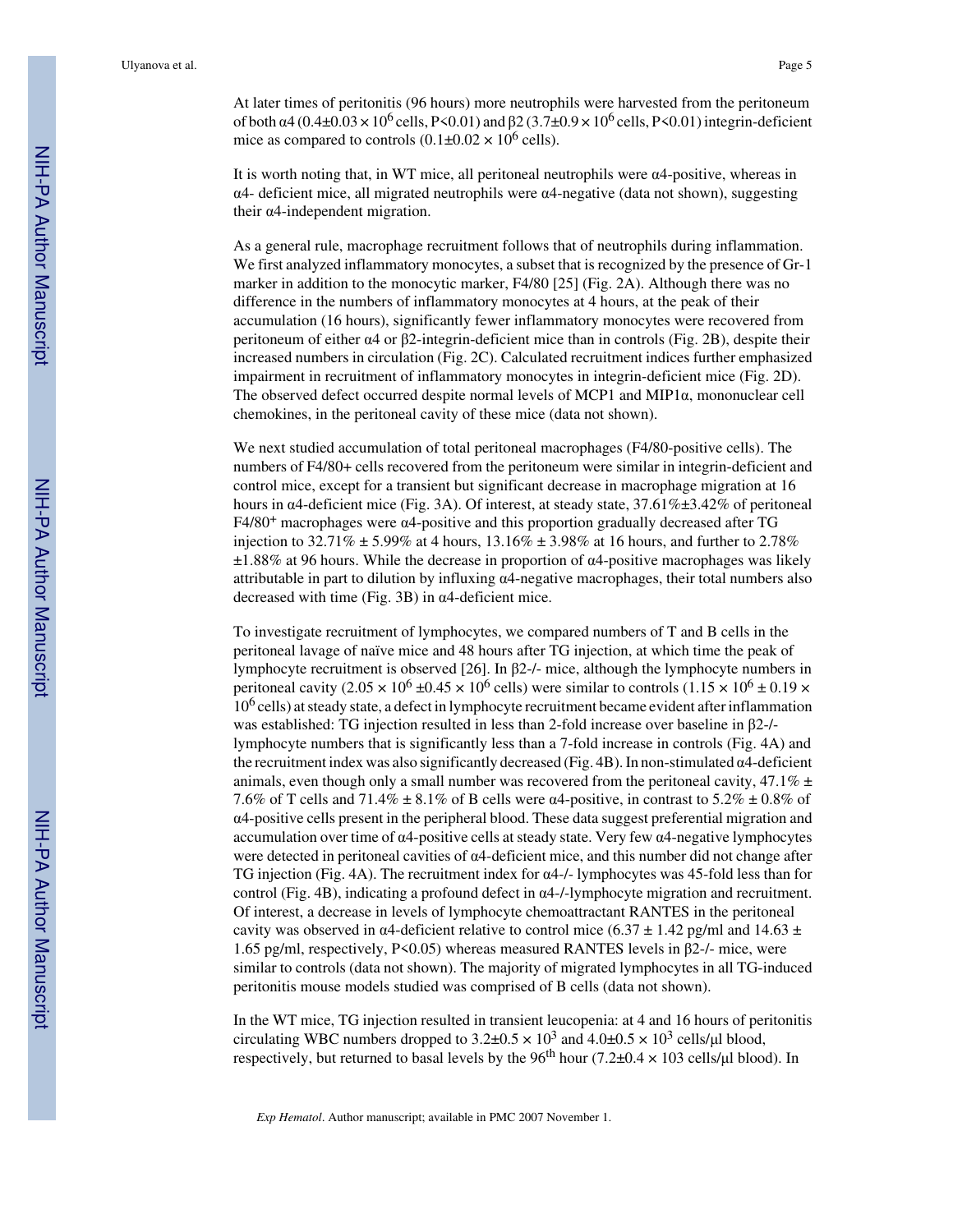contrast, in the integrin-deficient mice, no significant changes in WBC counts were detected over the course of peritonitis as compared to baseline (data not shown).

We recently developed animals with both  $\alpha$ 4 and  $\beta$ 2 integrin deficiency by interbreeding the single integrin-deficient mice. The baseline WBC counts (109  $\pm$  10  $\times$  10<sup>3</sup> cells/ $\mu$ l, n=14) reached unprecedented levels in these doubly deficient mice, likely reflecting not only persistent inflammatory conditions, but also profound defects in leukocyte emigration to tissues. Indeed, peritoneal leukocyte numbers at 0, 4, 16 and 96 hours after TG injection were  $5.6 \pm 0.3 \times 10^6$  (n=4),  $4.4 \pm 2.1 \times 10^6$  (n=4),  $5.9 \pm 2.6 \times 10^6$  (n=3), and  $5.4 \pm 2.4 \times 10^6$  (n=3) cells respectively, indicating abrogation of leukocyte recruitment in the absence of both integrins, despite markedly elevated circulating WBCs (Fig. 5). Comparison of leukocyte recruitment in single integrin- and double-deficient animals indicates that both integrins are absolutely required for leukocyte migration to the peritoneal cavity.

#### **In vitro functional testing of α4Δ/Δ lymphocytes**

Considering that the most prominent defect in recruitment to the inflamed peritoneum involved the  $\alpha$ 4 $\Delta/\Delta$  lymphocytes, we further investigated their migratory behavior in vitro. We compared adhesion of control and  $\alpha$ 4 $\Delta/\Delta$  lymphocytes to TNF $\alpha$ -stimulated (VCAM-1 expressing) and non-stimulated bEND3 cells, a mouse endothelial cell line. Twice as many control lymphocytes adhered to VCAM-1-expressing bEND3 cells as compared to nonstimulated cells; at the same time, no increase in adhesion was observed with α4Δ/Δ lymphocytes (Fig. 6A). These data suggest the preferential usage of  $\alpha$ 4 integrins by lymphocytes for adhesion to bEND3 cells, since  $TNF\alpha$  not only up-regulates VCAM-1 but also ICAM-1, a β2 integrin ligand on endothelial cells [27,28]. To determine whether ability to migrate per se is preserved in  $\alpha$ 4 $\Delta/\Delta$  lymphocytes, we performed migration through an uncoated Transwell insert (trans-well migration) not requiring engagement of α4 integrins. As a stimulus for migration we used SDF-1α, a well-characterized lymphocyte chemoattractive agent [29]. In this setting, since equal amounts of chemoattractant are present, differences in migration would reflect cell intrinsic defects. Substantial migration of B- and T-lymphocytes in all genotypes except for  $\alpha$ 4 $\Delta/\Delta$  B-cells was observed (Fig. 6B and data not shown), suggesting impairment of signaling in these cells. We next performed lymphocyte migration through a Transwell coated with bEND3 cells (trans-endothelial migration). Lymphocytes were allowed to migrate through non-stimulated bEND3 cells or cells stimulated with  $TNF\alpha$ upregulating VCAM-1. Control and β2-/- B-cells migrated more efficiently through TNFαtreated endothelium; in contrast, α4Δ/Δ B-cells showed no increase in migration through VCAM1-expressing bEND3 cells (Fig. 6C). Similar results were seen with T-cells (data not shown). Of interest, significantly fewer β2-/- B-cells migrated through the non-stimulated endothelial layer, whereas their migration through VCAM-1-expressing bEND3 cells was similar to control indicating that migration through the  $TNF\alpha$ -stimulated endothelial cells is superseded by  $\alpha$ 4 integrins via VLA4/VCAM-1 interaction. Since trans-well migration was impaired in  $\alpha$ 4 $\Delta/\Delta$  lymphocytes, we tested early signaling events characteristic of this process. Actin polymerization is a very early event in migration-associated signaling in response to SDF-1α. No significant differences in actin polymerization, measured by phalloidin staining, were detected in either integrin-deficient lymphocytes or control cells, suggesting preservation of proximal signaling steps leading to actin remodeling (Fig. 7A). At the same time, absence of α4 integrin in lymphocytes resulted in a modest but significant decrease in SDF-1α-induced  $Ca<sup>2+</sup>$  mobilization (Fig. 7B), likely reflecting impaired signaling. These data suggest impaired response of α4-deficient lymphocytes to soluble chemoattractants.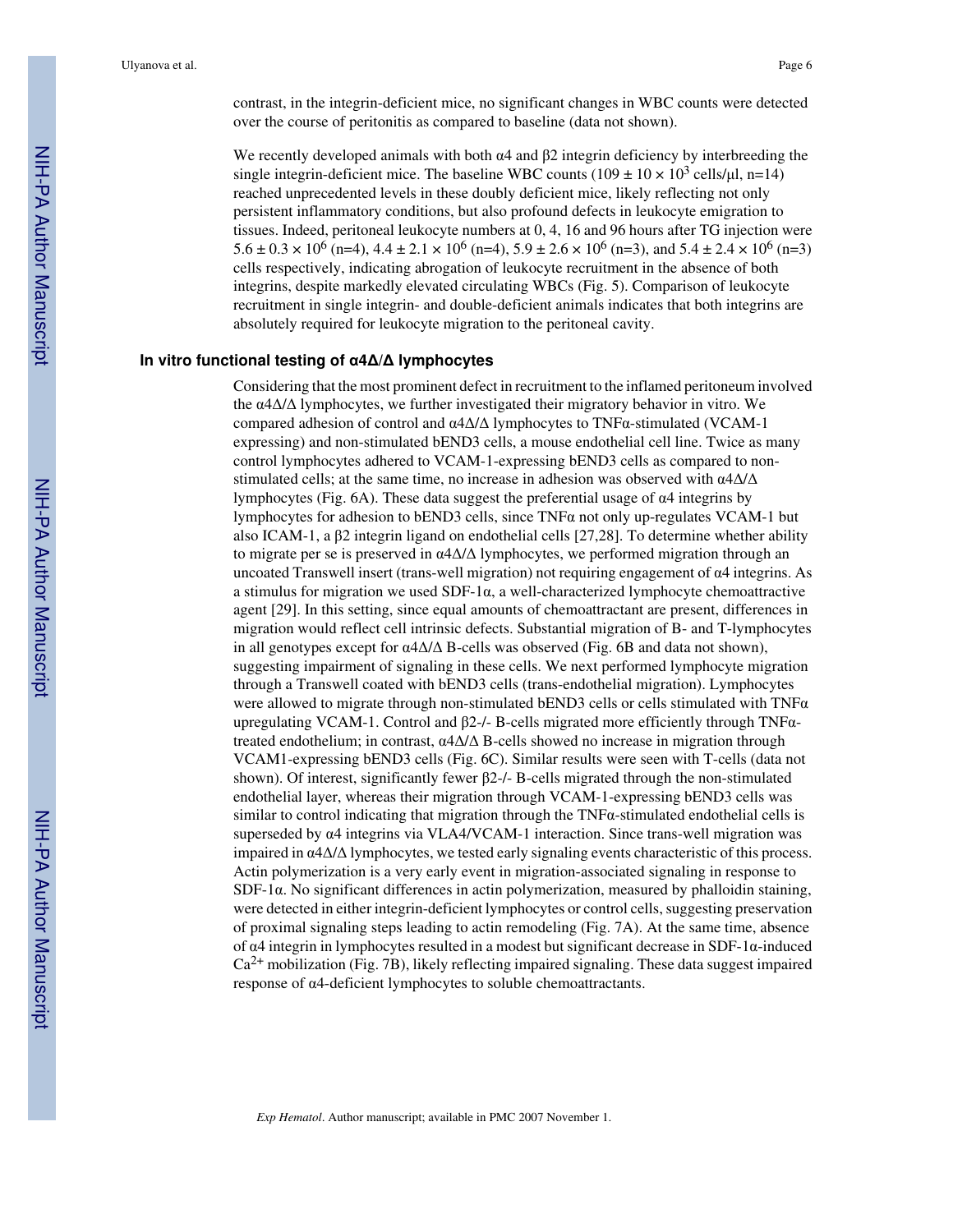### **DISCUSSION**

Although the lack of either α4 or β2 integrin resulted in decreased efficiency of leukocyte recruitment to the inflamed peritoneum, the substantial numbers of total leukocytes observed at various times after TG injection emphasize the overlapping roles of α4 and β2 integrins in total leukocyte migration. These data are consistent with previous studies showing that only simultaneous functional blockade of α4 and β2 integrins (either by treatment of wild type mice with a combination of anti-α4 and anti-β2 antibodies, or by treatment of β2-deficient mice with anti-α4-antibody) prevents leukocyte recruitment to the peritoneum [15,30,31]. Our data with α4/β2 doubly deficient mice support and extend these observations. In addition, they provide direct evidence for an absence of significant compensation by other cytoadhesins [32,33] in these animals.

Our studies of the different leukocyte subsets in genetically deficient animals further delineate distinct versus overlapping contributions of α4 and β2 integrins to leukocyte subset-specific migration.

Although the presence of either  $\alpha$ 4 or  $\beta$ 2 integrins afforded significant migration of neutrophils to inflamed peritoneum (Fig. 1A), assessment of recruitment indices (Fig. 1B) indicates that optimal recruitment requires the presence of both  $\alpha$ 4 and  $\beta$ 2 integrins. The interchangeable usage of α4 or β2 integrins by neutrophils may be tissue-specific. While neutrophil migration to the heart and lung tissues is mediated by both  $\alpha$ 4 and  $\beta$ 2 integrins [34,35], migration of neutrophils to the skin in non-allergic inflammation depends primarily on β2 integrins [17, 36]. Tissue-specific variations in chemokine secretion and expression of adhesion molecules in local inflammatory milieu may explain different patterns of integrin usage by leukocytes during their migration to the various tissues [37].

Of interest are observations regarding the recruitment of monocyte/macrophages in  $\alpha$ 4deficient mice. Macrophage numbers in these mice, although low in early development of peritonitis (Fig. 3A) due to delayed recruitment of inflammatory monocytes to the site of inflammation (Fig. 2), continually increased up to 96 hours (Fig. 3B). As the number of  $\alpha$ 4negative macrophages increased, the number of  $\alpha$ 4-positive macrophages progressively decreased during the course of inflammation (Fig. 3B). The decline in total numbers did not simply reflect "dilution" by the incoming  $\alpha$ 4-negative cells, but is best explained by their egress from the peritoneal cavity, as was previously shown for normal macrophages [38]. Macrophage egress from the peritoneum observed in control mice (compare the drop in macrophage numbers between 16 and 96 hours of peritonitis, Fig. 3A) was impaired in both α4 and β2 integrin-deficient mice, suggesting that the presence of  $\alpha$ 4 integrins, along with the  $\beta$ 2-integrin Mac1 [39], is important in their egress from inflammatory sites.

In contrast to macrophages which migrate from the peritoneal cavity into the draining lymphatics [38], neutrophils undergo apoptosis and are cleared from the peritoneum by macrophages. Thus, increased neutrophil numbers observed in both α4Δ/Δ and β2-/- mice at 96 hours post TG injection may suggest either delay in apoptosis, impaired clearance, or sustained neutrophil recruitment. Involvement of both α4 and β2 integrins in regulating apoptosis and/or clearing of apoptotic cells have been demonstrated; deficiency in β2 integrins leads to a delay in neutrophil apoptosis and their subsequent accumulation in the peritoneum [40,41], while  $\alpha$ 4 integrin on apoptotic cells assist in their phagocytosis [42]. Thus, absence of α4 integrins may affect clearance of α4Δ/Δ neutrophils, thereby resulting in increased neutrophil presence in the peritoneum.

Lymphocyte migration to the inflamed peritoneum was greatly impaired only in α4 integrindeficient mice (Fig. 4). Our results are in agreement with previously reported observations in chimeric mice in which  $\alpha$ 4 $\Delta/\Delta$  lymphocytes did not migrate into the inflamed peritoneum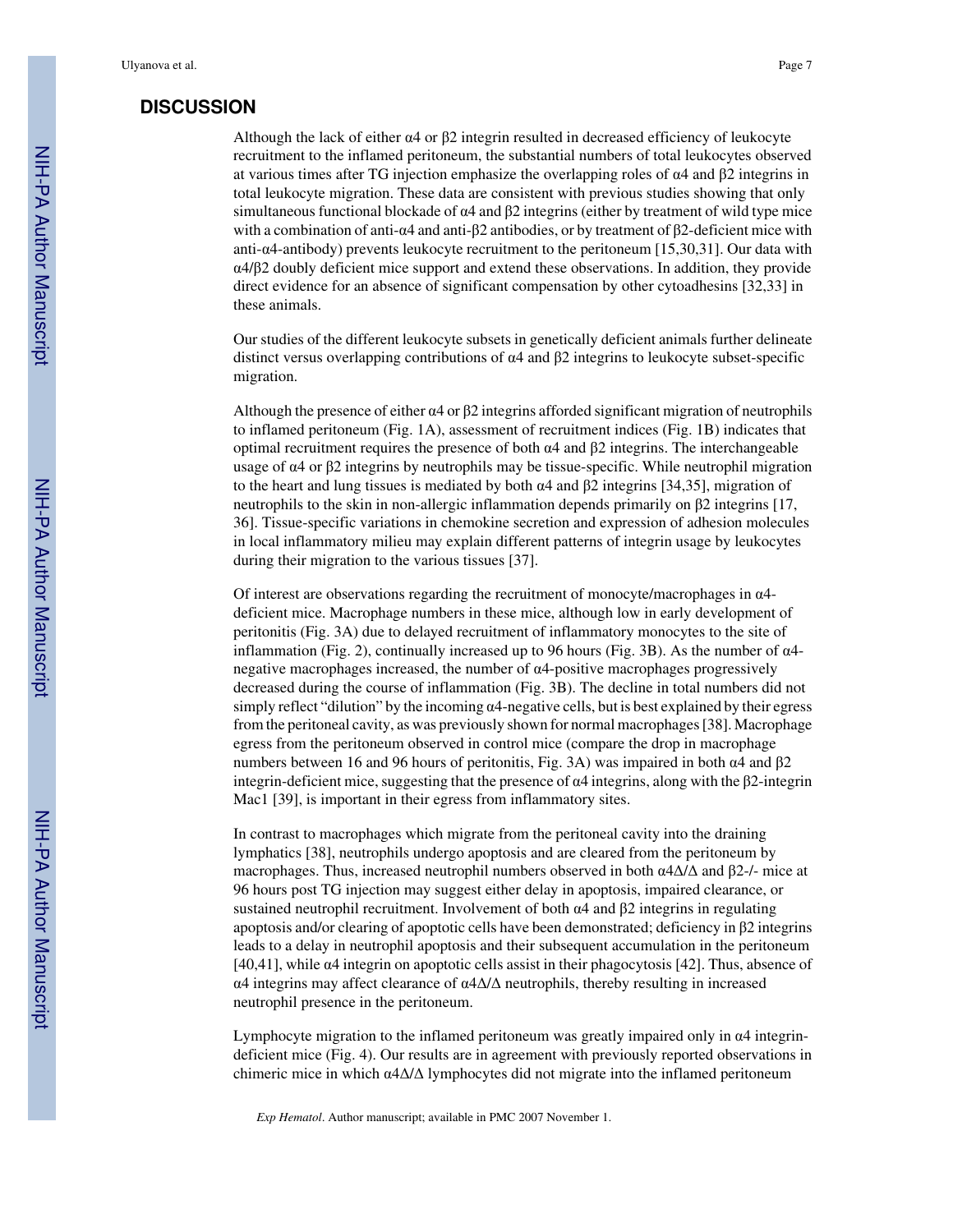[19]. However, the dependence of lymphocyte recruitment on  $\alpha$ 4 integrin is also a tissuespecific phenomenon; recruitment of lymphocytes to brain tissue is mainly dependent on α4 integrin [43], whereas their migration to inflamed lungs and airways is mediated by both  $\alpha$ 4 and β2 integrins [11,44,45], and migration to inflamed skin depends exclusively upon β2 integrin engagement [46].

It is important to emphasize that, beyond the complete and partial impairment in lymphocyte recruitment seen in α4 and β2-deficient mice, respectively, the defects were manifested differently: α4Δ/Δ lymphocytes showed defective migration to the non-inflamed as well as to the inflamed peritoneum; the defect in β2-/- lymphocytes was partial and became apparent only after inflammation was established (Fig. 4A). This finding is in agreement with preferential usage of α4 over β2 integrin by lymphocytes for adhesion to the extracellular matrix before and after inflammatory stumulus [47]. However, whether integrin-specific recruitment changes under shear stress is unclear. For example, preferential usage of  $β2$  integin by T-lymphocytes in response to chemoattractive stimuli under shear stress conditions has been reported [48]. In addition, considering pre-existing high systemic levels of inflammatory cytokines in CD18-/ mice [49], the partial defect seen in β2-/- lymphocytes may also be attributed to an attenuated response to TG of already activated CD18-/- lymphocytes by pre-existing inflammatory stimuli.

The reasons for impaired  $\alpha$ 4 $\Delta/\Delta$  lymphocyte recruitment to the inflamed peritoneum are attributable mainly to intrinsic cell defects, rather than being dictated by the environment. This is supported by the fact that  $\alpha$ 4 $\Delta/\Delta$  lymphocytes showed impaired adhesion and migration to SDF-1 $\alpha$  (both trans-well and trans-endothelial migration) (Fig. 6B, C). Consistent with these results, perturbed  $\alpha$ 4 integrin/paxillin-dependent signaling also leads to defective lymphocyte migration to the inflamed peritoneum [26]. Beyond the intrinsic migratory defects of a4Δ/ Δlymphocytes, suboptimal stimulation by environmental factors (i.e. decreased levels of RANTES) cannot be excluded. The metalloproteinases (MMP) that are thought to contribute to leukocyte recruitment [50,51] most likely do not play a major role in the model employed, as we detected neither lack of induction of either MMP9 or MMP2 in the peritoneal cavity during peritonitis, nor any difference in trans-endothelial migration of MMP9-/- lymphocytes compared to controls (data not shown). This is in agreement with the observation of Betsuyaku et. al., that MMP9 is not required for efficient leukocyte migration [52].

In summary, our results demonstrate that, although critically dependent on the expression of both  $\alpha$ 4 and  $\beta$ 2 integrins, there is a subset-specific usage of these adhesion molecules by leukocytes in their migration to and egress from the inflamed peritoneum. While the roles of α4 and β2 integrins are partially redundant in myeloid cells, they are distinct and nonoverlapping in lymphocytes. Taken together, our data with genetically deficient mouse models extend and refine previous knowledge on the kinetics of leukocyte accumulation and their egress from the peritoneum in the aseptic peritonitis model. Whether kinetic changes in inflammatory models of other tissues are different will require further studies.

#### **ACKNOWLEDGMENTS**

This work was supported by the NIH grants (HL58734, DK46557) for T.P. Authors thank Ms. Devra Batdorf for expert mouse handling.

## **REFERENCES**

1. Alon R, Feigelson S. From rolling to arrest on blood vessels: leukocyte tap dancing on endothelial integrin ligands and chemokines at sub-second contacts. Semin Immunol 2002;14:93–104. [PubMed: 11978081]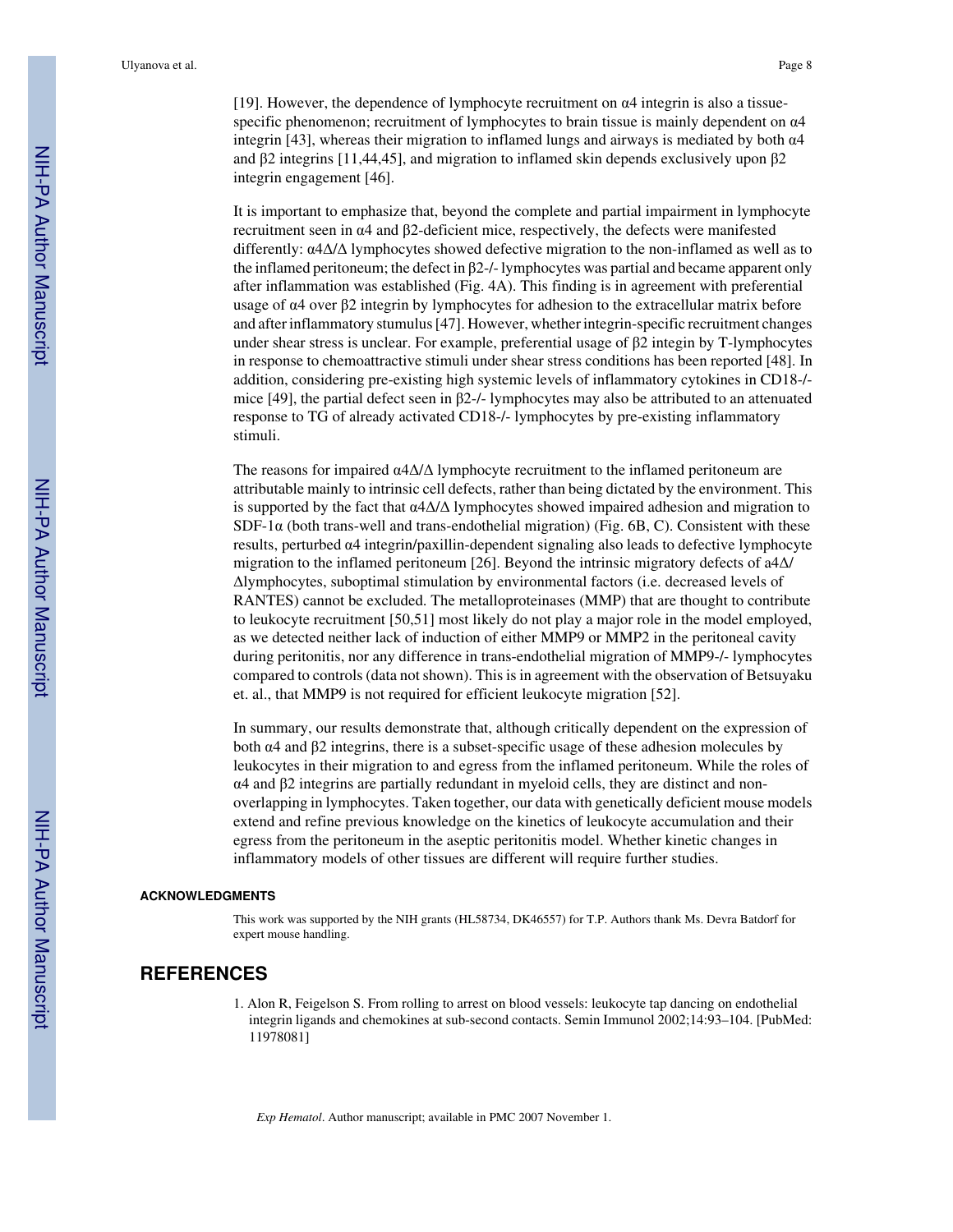- 2. Yadav R, Larbi KY, Young RE, Nourshargh S. Migration of leukocytes through the vessel wall and beyond. Thromb Haemost 2003;90:598–606. [PubMed: 14515179]
- 3. Chan JR, Hyduk SJ, Cybulsky MI. Chemoattractants induce a rapid and transient upregulation of monocyte alpha4 integrin affinity for vascular cell adhesion molecule 1 which mediates arrest: an early step in the process of emigration. J Exp Med 2001;193:1149–1158. [PubMed: 11369786]
- 4. Kitayama J, Fuhlbrigge RC, Puri KD, Springer TA. P-selectin, L-selectin, and alpha 4 integrin have distinct roles in eosinophil tethering and arrest on vascular endothelial cells under physiological flow conditions. J Immunol 1997;159:3929–3939. [PubMed: 9378981]
- 5. Johnston B, Issekutz TB, Kubes P. The alpha 4-integrin supports leukocyte rolling and adhesion in chronically inflamed postcapillary venules in vivo. J Exp Med 1996;183:1995–2006. [PubMed: 8642310]
- 6. Yusuf-Makagiansar H, Anderson ME, Yakovleva TV, Murray JS, Siahaan TJ. Inhibition of LFA-1/ ICAM-1 and VLA-4/VCAM-1 as a therapeutic approach to inflammation and autoimmune diseases. Med Res Rev 2002;22:146–167. [PubMed: 11857637]
- 7. Ibbotson GC, Doig C, Kaur J, et al. Functional alpha4-integrin: a newly identified pathway of neutrophil recruitment in critically ill septic patients. Nat Med 2001;7:465–470. [PubMed: 11283674]
- 8. Pereira S, Zhou M, Mocsai A, Lowell C. Resting murine neutrophils express functional alpha 4 integrins that signal through Src family kinases. J Immunol 2001;166:4115–4123. [PubMed: 11238661]
- 9. Petruzzelli L, Takami M, Humes HD. Structure and function of cell adhesion molecules. Am J Med 1999;106:467–476. [PubMed: 10225251]
- 10. Mulligan MS, Lentsch AB, Miyasaka M, Ward PA. Cytokine and adhesion molecule requirements for neutrophil recruitment during glycogen-induced peritonitis. Inflamm Res 1998;47:251–255. [PubMed: 9683032]
- 11. Gascoigne MH, Holland K, Page CP, et al. The effect of anti-integrin monoclonal antibodies on antigen-induced pulmonary inflammation in allergic rabbits. Pulm Pharmacol Ther 2003;16:279– 285. [PubMed: 12877819]
- 12. Henderson WR Jr. Chi EY, Albert RK, et al. Blockade of CD49d (alpha4 integrin) on intrapulmonary but not circulating leukocytes inhibits airway inflammation and hyperresponsiveness in a mouse model of asthma. J Clin Invest 1997;100:3083–3092. [PubMed: 9399955]
- 13. Abraham WM, Sielczak MW, Ahmed A, et al. Alpha 4-integrins mediate antigen-induced late bronchial responses and prolonged airway hyperresponsiveness in sheep. J Clin Invest 1994;93:776– 787. [PubMed: 8113411]
- 14. Abraham WM, Gill A, Ahmed A, et al. A small-molecule, tight-binding inhibitor of the integrin alpha (4)beta(1) blocks antigen-induced airway responses and inflammation in experimental asthma in sheep. Am J Respir Crit Care Med 2000;162:603–611. [PubMed: 10934094]
- 15. Henderson RB, Lim LH, Tessier PA, et al. The use of lymphocyte function-associated antigen (LFA)-1-deficient mice to determine the role of LFA-1, Mac-1, and alpha4 integrin in the inflammatory response of neutrophils. J Exp Med 2001;194:219–226. [PubMed: 11457896]
- 16. Scharffetter-Kochanek K, Lu H, Norman K, et al. Spontaneous skin ulceration and defective T cell function in CD18 null mice. J Exp Med 1998;188:119–131. [PubMed: 9653089]
- 17. Mizgerd JP, Kubo H, Kutkoski GJ, et al. Neutrophil emigration in the skin, lungs, and peritoneum: different requirements for CD11/CD18 revealed by CD18-deficient mice. J Exp Med 1997;186:1357–1364. [PubMed: 9334375]
- 18. Yang JT, Rayburn H, Hynes RO. Cell adhesion events mediated by alpha 4 integrins are essential in placental and cardiac development. Development 1995;121:549–560. [PubMed: 7539359]
- 19. Arroyo AG, Taverna D, Whittaker CA, et al. In vivo roles of integrins during leukocyte development and traffic: insights from the analysis of mice chimeric for alpha 5, alpha v, and alpha 4 integrins. J Immunol 2000;165:4667–4675. [PubMed: 11035110]
- 20. Scott LM, Priestley GV, Papayannopoulou T. Deletion of alpha4 integrins from adult hematopoietic cells reveals roles in homeostasis, regeneration, and homing. Mol Cell Biol 2003;23:9349–9360. [PubMed: 14645544]
- 21. Vu TH, Shipley JM, Bergers G, et al. MMP-9/gelatinase B is a key regulator of growth plate angiogenesis and apoptosis of hypertrophic chondrocytes. Cell 1998;93:411–422. [PubMed: 9590175]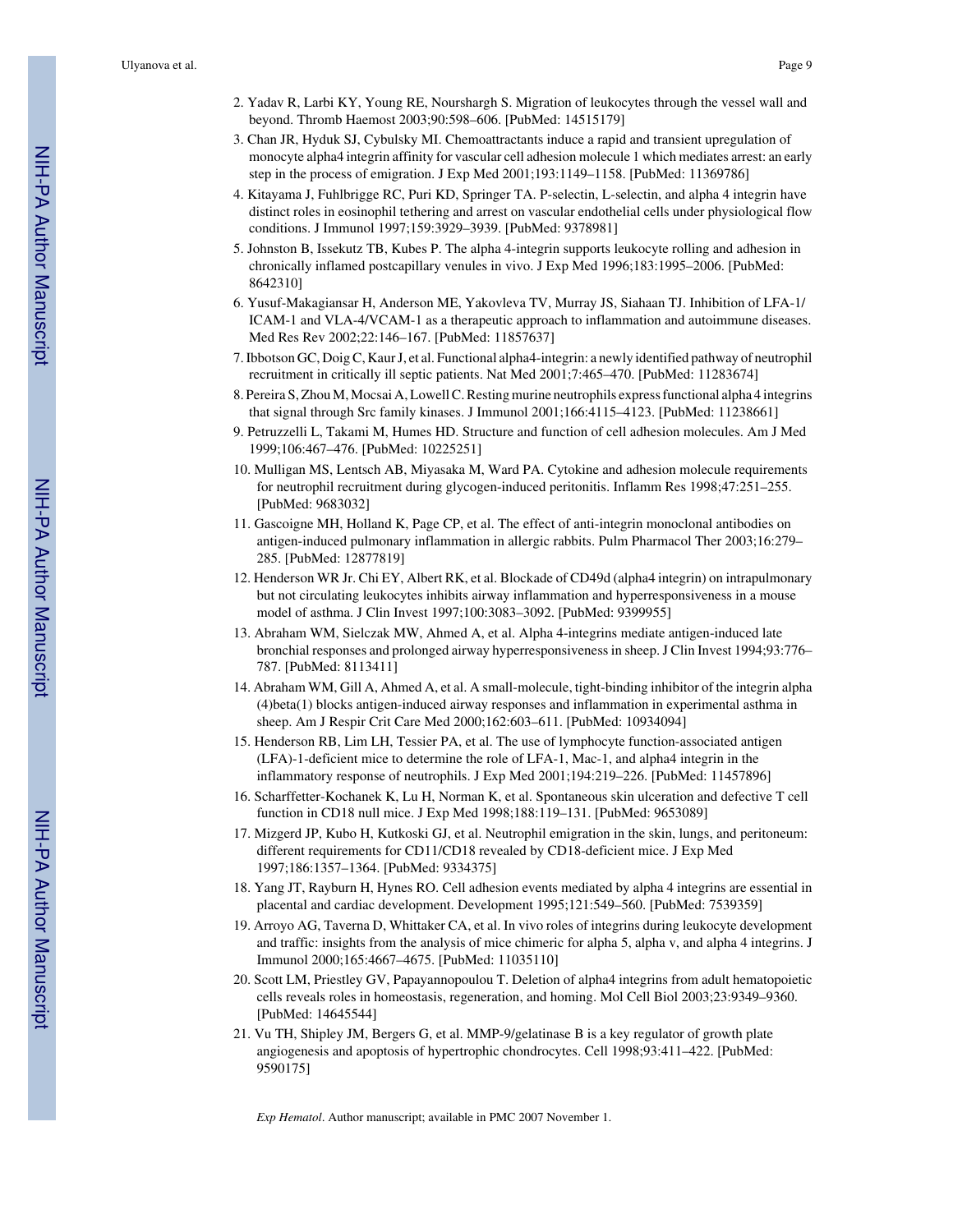- 22. Andrew DP, Spellberg JP, Takimoto H, Schmits R, Mak TW, Zukowski MM. Transendothelial migration and trafficking of leukocytes in LFA-1-deficient mice. Eur J Immunol 1998;28:1959–1969. [PubMed: 9645378]
- 23. Papayannopoulou T, Priestley GV, Bonig H, Nakamoto B. The role of G-protein signaling in hematopoietic stem/progenitor cell mobilization. Blood 2003;101:4739–4747. [PubMed: 12595315]
- 24. Bonig H, Rohmer L, Papayannopoulou T. Long-term functional impairment of hemopoietic progenitor cells engineered to express the S1 catalytic subunit of pertussis toxin. Exp Hematol 2005;33:689–698. [PubMed: 15911093]
- 25. Geissmann F, Jung S, Littman DR. Blood monocytes consist of two principal subsets with distinct migratory properties. Immunity 2003;19:71–82. [PubMed: 12871640]
- 26. Feral CC, Rose DM, Han J, et al. Blocking the alpha 4 integrin-paxillin interaction selectively impairs mononuclear leukocyte recruitment to an inflammatory site. J Clin Invest 2006;116:715–723. [PubMed: 16470243]
- 27. Kuldo JM, Westra J, Asgeirsdottir SA, et al. Differential effects of NF-{kappa}B and p38 MAPK inhibitors and combinations thereof on TNF-{alpha}- and IL-1{beta}-induced proinflammatory status of endothelial cells in vitro. Am J Physiol Cell Physiol 2005;289:C1229–C1239. [PubMed: 15972838]
- 28. Min JK, Kim YM, Kim SW, et al. TNF-related activation-induced cytokine enhances leukocyte adhesiveness: induction of ICAM-1 and VCAM-1 via TNF receptor-associated factor and protein kinase C-dependent NF-kappaB activation in endothelial cells. J Immunol 2005;175:531–540. [PubMed: 15972689]
- 29. Ding Z, Xiong K, Issekutz TB. Chemokines stimulate human T lymphocyte transendothelial migration to utilize VLA-4 in addition to LFA-1. J Leukoc Biol 2001;69:458–466. [PubMed: 11261794]
- 30. Winn RK, Harlan JM. CD18-independent neutrophil and mononuclear leukocyte emigration into the peritoneum of rabbits. J Clin Invest 1993;92:1168–1173. [PubMed: 8104195]
- 31. Henderson RB, Hobbs JA, Mathies M, Hogg N. Rapid recruitment of inflammatory monocytes is independent of neutrophil migration. Blood 2003;102:328–335. [PubMed: 12623845]
- 32. Katayama Y, Hidalgo A, Chang J, Peired A, Frenette PS. CD44 is a physiological E-selectin ligand on neutrophils. J Exp Med 2005;201:1183–1189. [PubMed: 15824084]
- 33. Lenter M, Levinovitz A, Isenmann S, Vestweber D. Monospecific and common glycoprotein ligands for E- and P-selectin on myeloid cells. J Cell Biol 1994;125:471–481. [PubMed: 7512971]
- 34. Bowden RA, Ding ZM, Donnachie EM, et al. Role of alpha4 integrin and VCAM-1 in CD18 independent neutrophil migration across mouse cardiac endothelium. Circ Res 2002;90:562–569. [PubMed: 11909820]
- 35. Burns JA, Issekutz TB, Yagita H, Issekutz AC. The alpha 4 beta 1 (very late antigen (VLA)-4, CD49d/ CD29) and alpha 5 beta 1 (VLA-5, CD49e/CD29) integrins mediate beta 2 (CD11/CD18) integrinindependent neutrophil recruitment to endotoxin-induced lung inflammation. J Immunol 2001;166:4644–4649. [PubMed: 11254723]
- 36. Mizgerd JP, Bullard DC, Hicks MJ, Beaudet AL, Doerschuk CM. Chronic inflammatory disease alters adhesion molecule requirements for acute neutrophil emigration in mouse skin. J Immunol 1999;162:5444–5448. [PubMed: 10228023]
- 37. Hillyer P, Mordelet E, Flynn G, Male D. Chemokines, chemokine receptors and adhesion molecules on different human endothelia: discriminating the tissue-specific functions that affect leucocyte migration. Clin Exp Immunol 2003;134:431–441. [PubMed: 14632748]
- 38. Bellingan GJ, Xu P, Cooksley H, et al. Adhesion molecule-dependent mechanisms regulate the rate of macrophage clearance during the resolution of peritoneal inflammation. J Exp Med 2002;196:1515–1521. [PubMed: 12461086]
- 39. Cao C, Lawrence DA, Strickland DK, Zhang L. A specific role of integrin Mac-1 in accelerated macrophage efflux to the lymphatics. Blood 2005;106:3234–3241. [PubMed: 16002427]
- 40. Weinmann P, Scharffetter-Kochanek K, Forlow SB, Peters T, Walzog B. A role for apoptosis in the control of neutrophil homeostasis in the circulation: insights from CD18-deficient mice. Blood 2003;101:739–746. [PubMed: 12393639]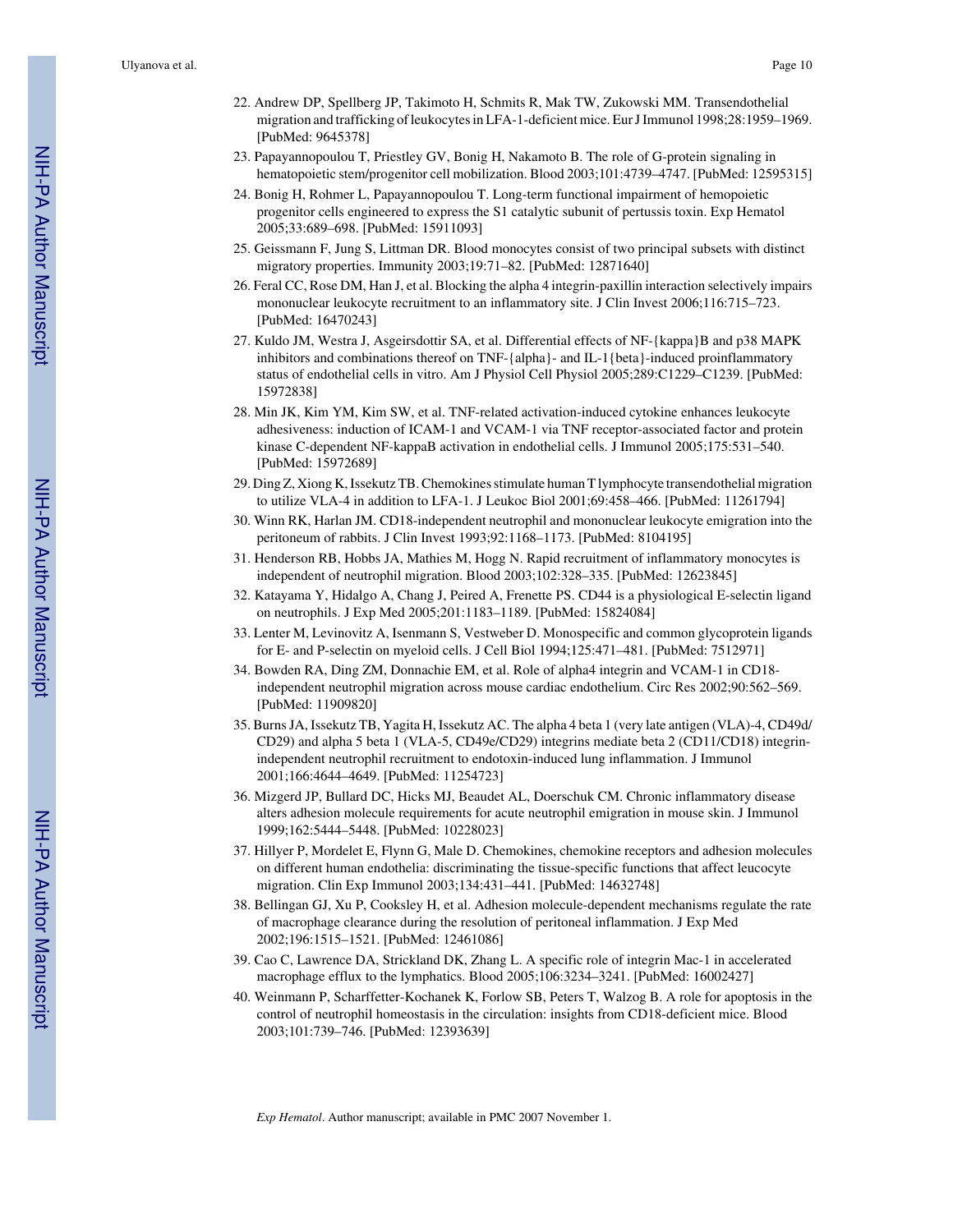- 41. Coxon A, Rieu P, Barkalow FJ, et al. A novel role for the beta 2 integrin CD11b/CD18 in neutrophil apoptosis: a homeostatic mechanism in inflammation. Immunity 1996;5:653–666. [PubMed: 8986723]
- 42. Johnson JD, Hess KL, CookMills JM. CD44, alpha(4) integrin, and fucoidin receptor-mediated phagocytosis of apoptotic leukocytes. J Leukoc Biol 2003;74:810–820. [PubMed: 12960273]
- 43. Deloire MS, Touil T, Brochet B, Dousset V, Caille JM, Petry KG. Macrophage brain infiltration in experimental autoimmune encephalomyelitis is not completely compromised by suppressed T-cell invasion: in vivo magnetic resonance imaging illustration in effective anti-VLA-4 antibody treatment. Mult Scler 2004;10:540–548. [PubMed: 15471371]
- 44. Xu B, Wagner N, Pham LN, et al. Lymphocyte homing to bronchus-associated lymphoid tissue (BALT) is mediated by L-selectin/PNAd, alpha4beta1 integrin/VCAM-1, and LFA-1 adhesion pathways. J Exp Med 2003;197:1255–1267. [PubMed: 12756264]
- 45. Banerjee ER, Jiang Y, Henderson WR, Scott LM, Papayannopoulou T. a4 and b2 integrins have nonredundant roles for asthma development, but for optimal allergen sensitization only a4 is critical. Exp Hematol 2007;35:605–617. [PubMed: 17379071]
- 46. Grabbe S, Varga G, Beissert S, et al. Beta2 integrins are required for skin homing of primed T cells but not for priming naive T cells. J Clin Invest 2002;109:183–192. [PubMed: 11805130]
- 47. Solpov A, Shenkman B, Vitkovsky Y, et al. Platelets enhance CD4+ lymphocyte adhesion to extracellular matrix under flow conditions: role of platelet aggregation, integrins, and non-integrin receptors. Thromb Haemost 2006;95:815–821. [PubMed: 16676073]
- 48. Schreiber TH, Shinder V, Cain DW, Alon R, Sackstein R. Shear flow-dependent integration of apical and subendothelial chemokines in T-cell transmigration: implications for locomotion and the multistep paradigm. Blood 2007;109:1381–1386. [PubMed: 17038526]
- 49. Wu H, Prince JE, Brayton CF, et al. Host resistance of CD18 knockout mice against systemic infection with Listeria monocytogenes. Infect Immun 2003;71:5986–5993. [PubMed: 14500519]
- 50. Kolaczkowska E, Chadzinska M, Scislowska-Czarnecka A, Plytycz B, Opdenakker G, Arnold B. Gelatinase B/matrix metalloproteinase-9 contributes to cellular infiltration in a murine model of zymosan peritonitis. Immunobiology 2006;211:137–148. [PubMed: 16530081]
- 51. Renckens R, Roelofs JJ, Florquin S, et al. Matrix metalloproteinase-9 deficiency impairs host defense against abdominal sepsis. J Immunol 2006;176:3735–3741. [PubMed: 16517742]
- 52. Betsuyaku T, Shipley JM, Liu Z, Senior RM. Neutrophil emigration in the lungs, peritoneum, and skin does not require gelatinase B. Am J Respir Cell Mol Biol 1999;20:1303–1309. [PubMed: 10340950]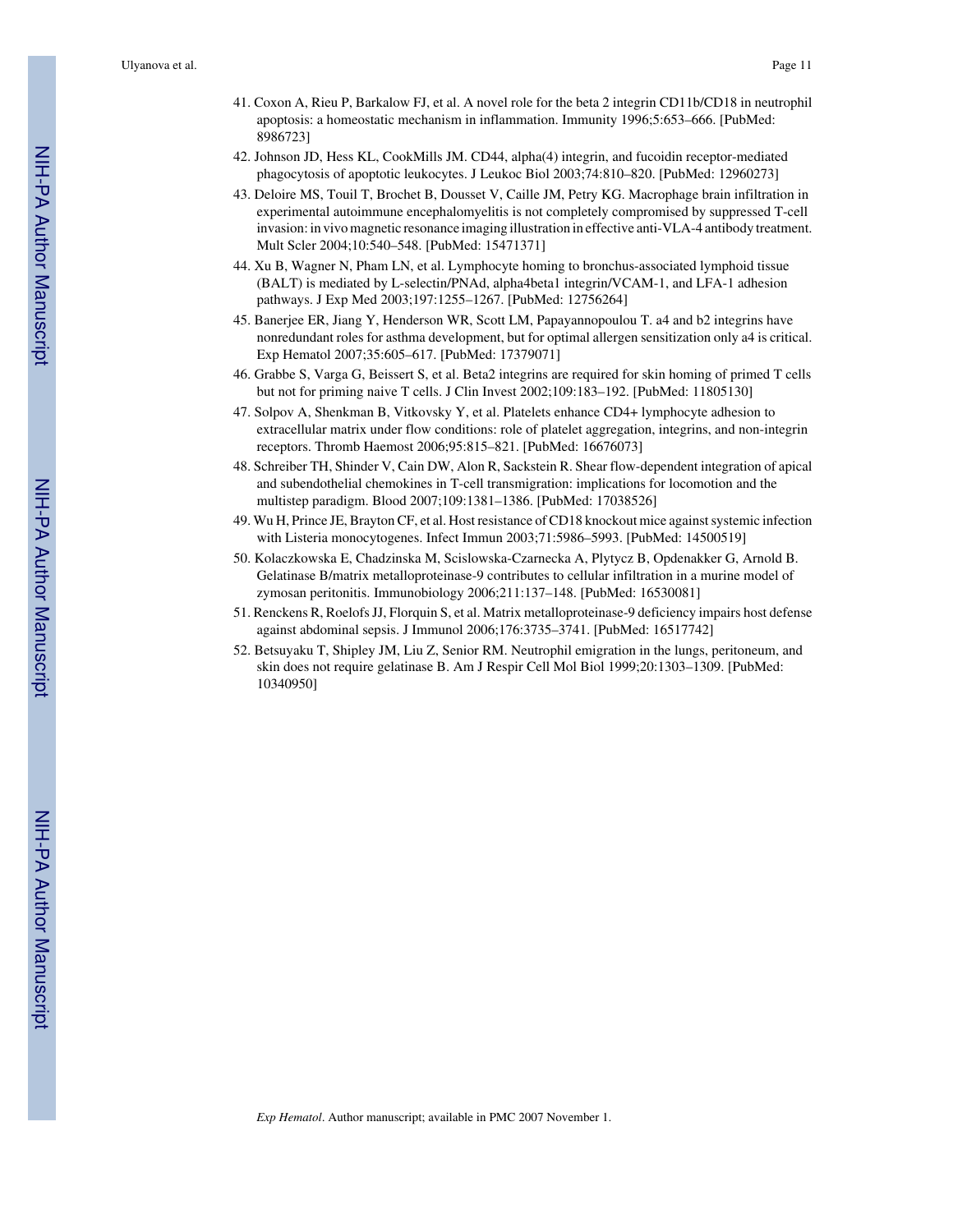

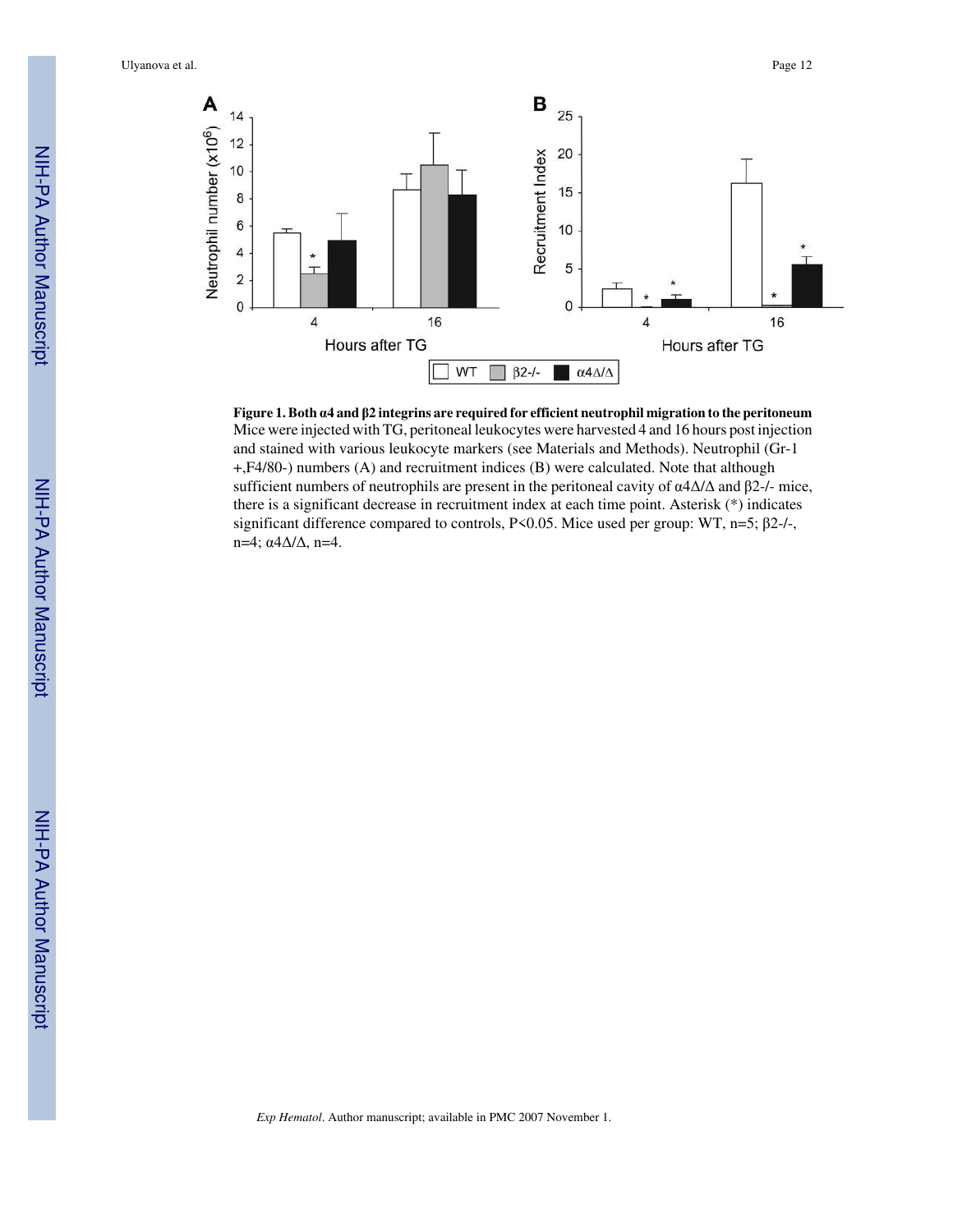

#### **Figure 2. Recruitment of inflammatory monocytes to the peritoneum is impaired in α4Δ/Δ and β2-/- mice**

Aseptic peritonitis was induced in mice by TG injection and 4 and 16 hours later, numbers of inflammatory monocytes were counted. (A) Typical FACS profile of peritoneal exudate of a WT mouse 4 hours (left panel) and 16 hours (right panel) after TG injection. Neutrophils are Gr-1+F4/80- (R1), inflammatory monocytes are Gr-1+F4/80+ (R2), and non-inflammatory monocytes/macrophages are Gr-1-F4/80+ (R3); Numbers of inflammatory monocytes in WT (n=5),  $\beta$ 2-/- (n=4), and  $\alpha$ 4 $\Delta/\Delta$  (n=4) mice were determined in the peritoneal cavity (B) and in peripheral blood (C). Recruitment indices (D) were calculated to assess the efficiency of migration from the circulation. Asterisk (\*) indicates significant difference over control (P<0.05).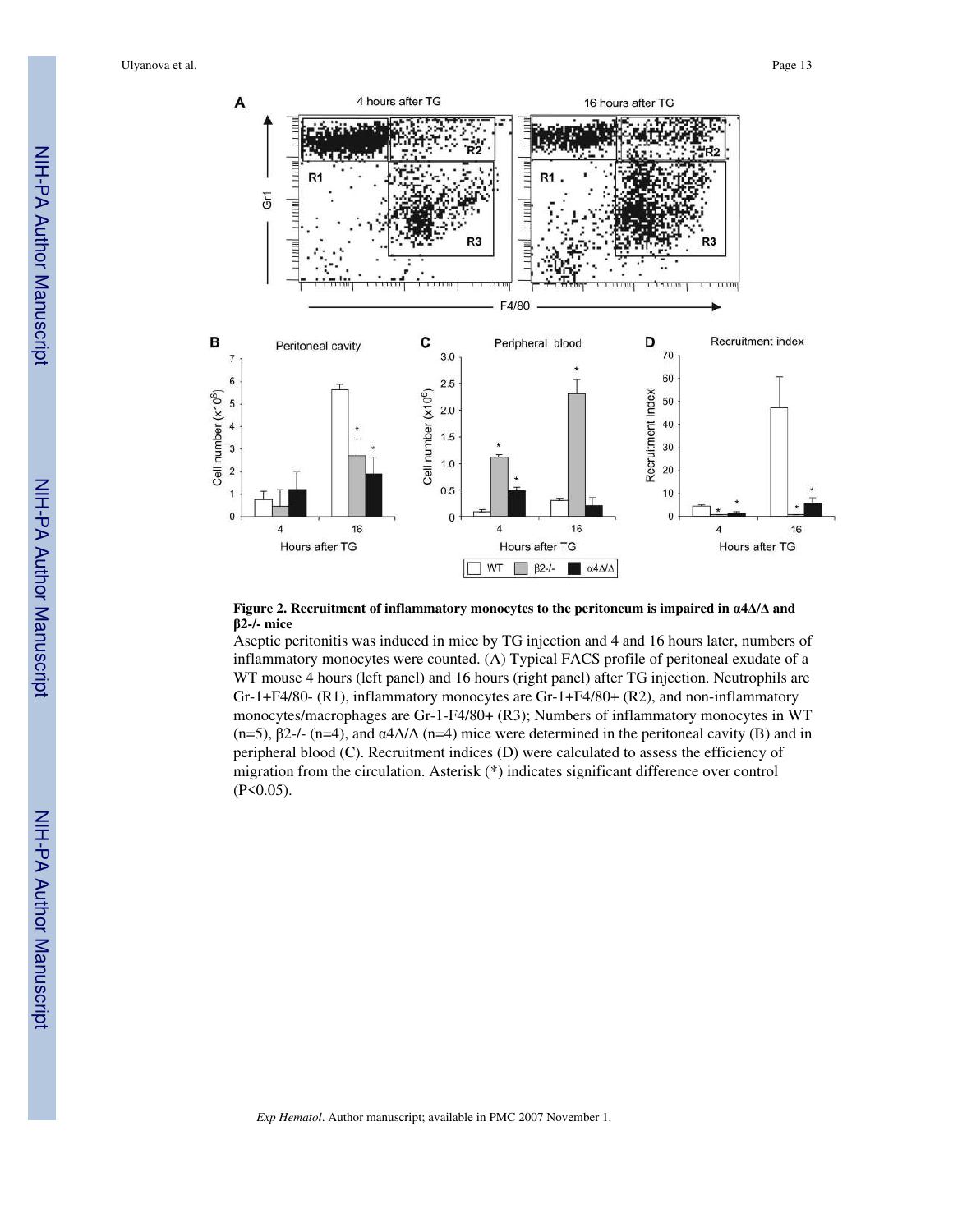

#### **Figure 3. Macrophages use α4 and β2 integrins interchangeably to maintain sufficient numbers in peritoneum during inflammation**

(A) Peritonitis was induced in WT (n=5),  $\beta$ 2-/- (n=4), and  $\alpha$ 4 $\Delta/\Delta$  (n=4) mice and 4, 16, and 96 hours later numbers of macrophages (F4/80+) and (B) numbers of α4-positive and -negative macrophages in a4Δ/Δ peritoneal lavage were determined by FACS. Asterisk (\*) indicates significant difference over control (P<0.05); Mφ denotes macrophages.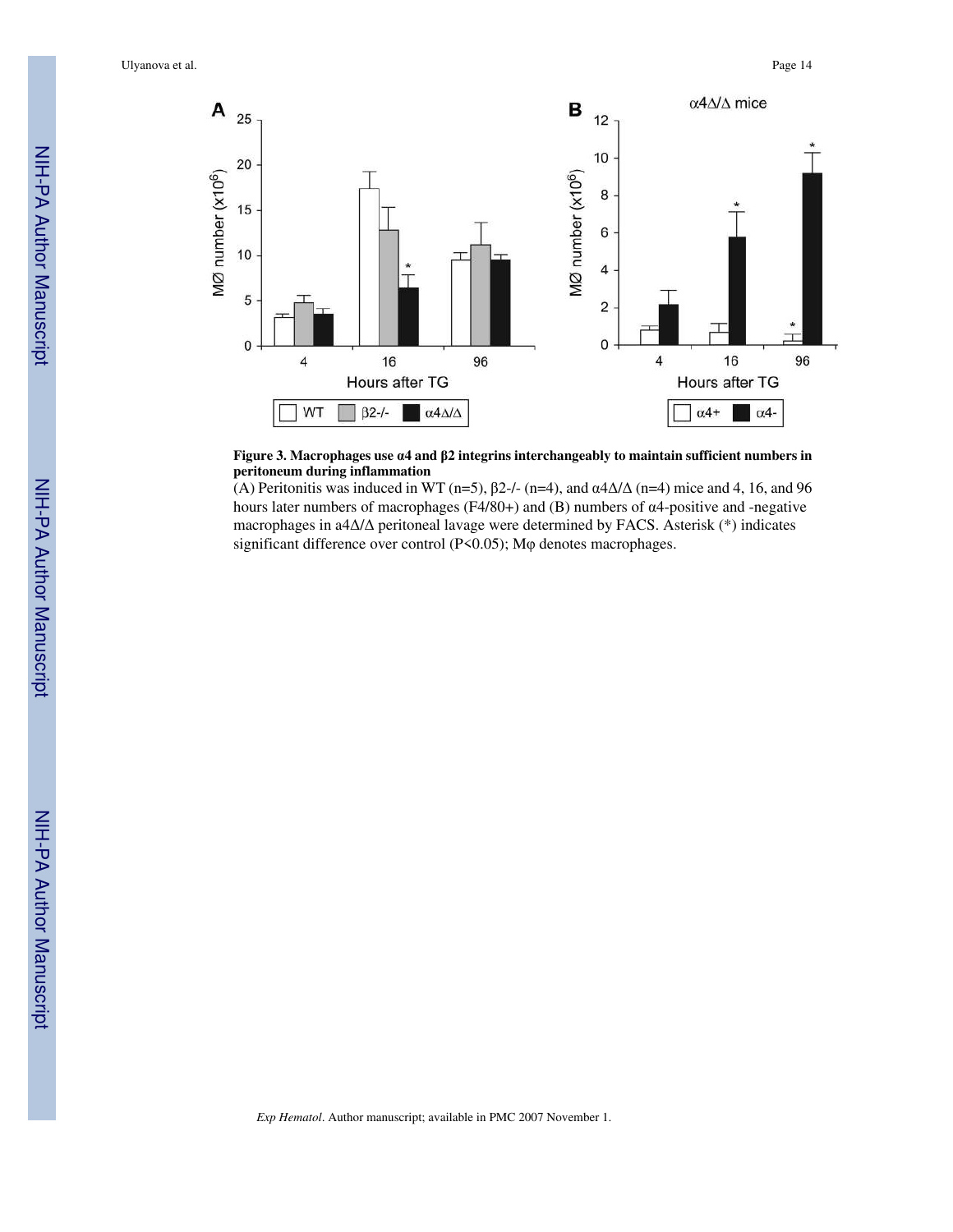

#### **Figure 4. Lymphocyte migration to the inflamed peritoneum is absent in α4Δ/Δ and decreased in β2-/- mice**

(A) Aseptic peritonitis was induced in WT (n=5),  $\beta$ 2-/- (n=5) and  $\alpha$ 4 $\Delta/\Delta$  (n=5) mice. Lymphocyte numbers were determined by FACS, before and 48 hours after TG injection. (B) Efficiency of migration, as indicated by recruitment index, was calculated at 48 hours after TG injection. Asterisk (\*) indicates significant difference from control mice at the corresponding hour of peritonitis (P<0.05).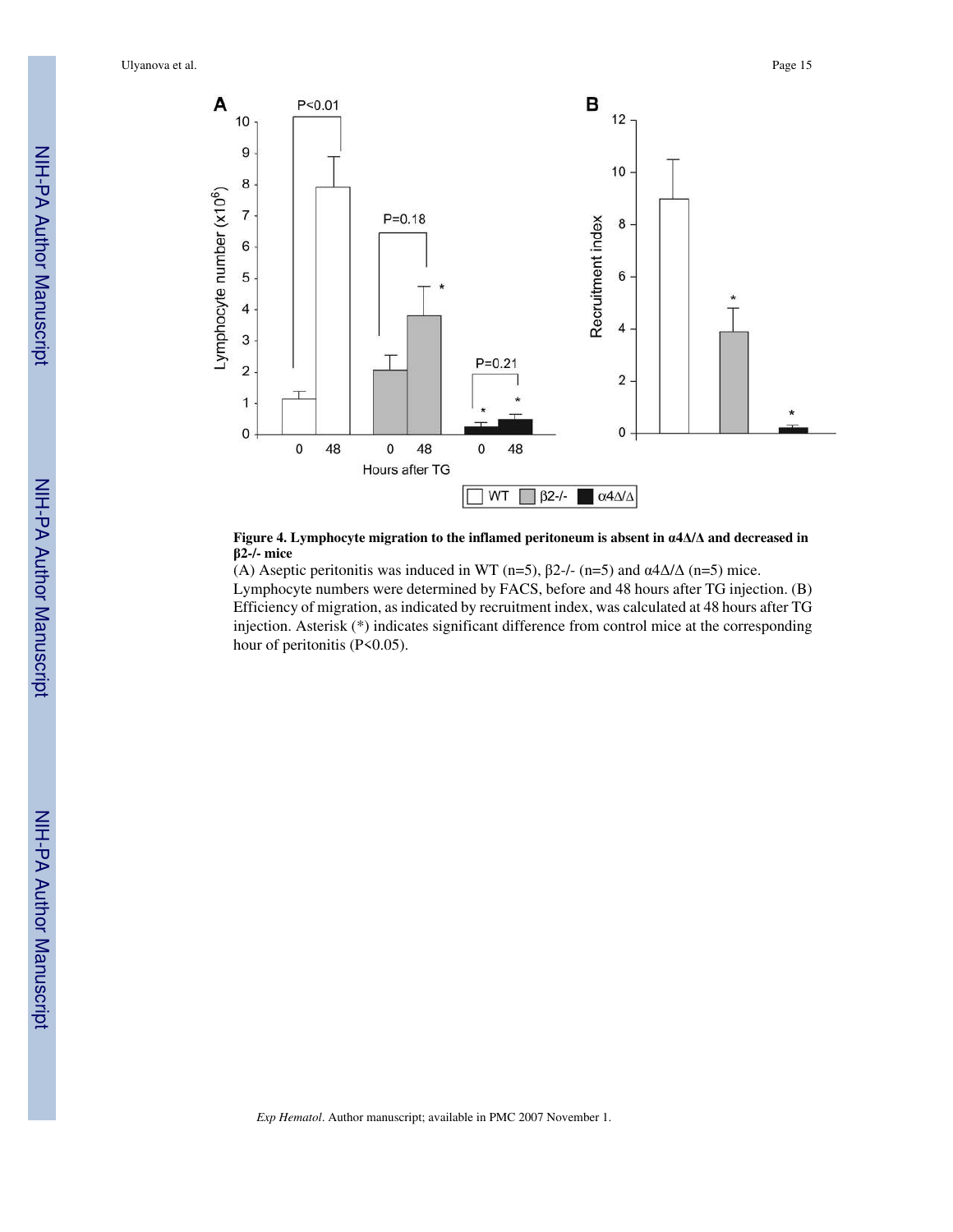

#### **Figure 5. Alpha4 and beta2 integrins are necessary and sufficient for leukocyte migration to the inflamed peritoneum**

Total leukocyte numbers in peritoneum of WT (n=5),  $\beta$ 2-/- (n=5), α4Δ/Δ (n=5), and α4Δ/Δ β2-/- double deficient (n=4) mice at various times after induction of aseptic peritonitis. Note that, most of the time leukocyte numbers in mice deficient in a single integrin are similar to that of controls, whereas no recruitment of double deficient leukocytes occurs. Asterisk (\*) indicates significant difference from control (P<0.05)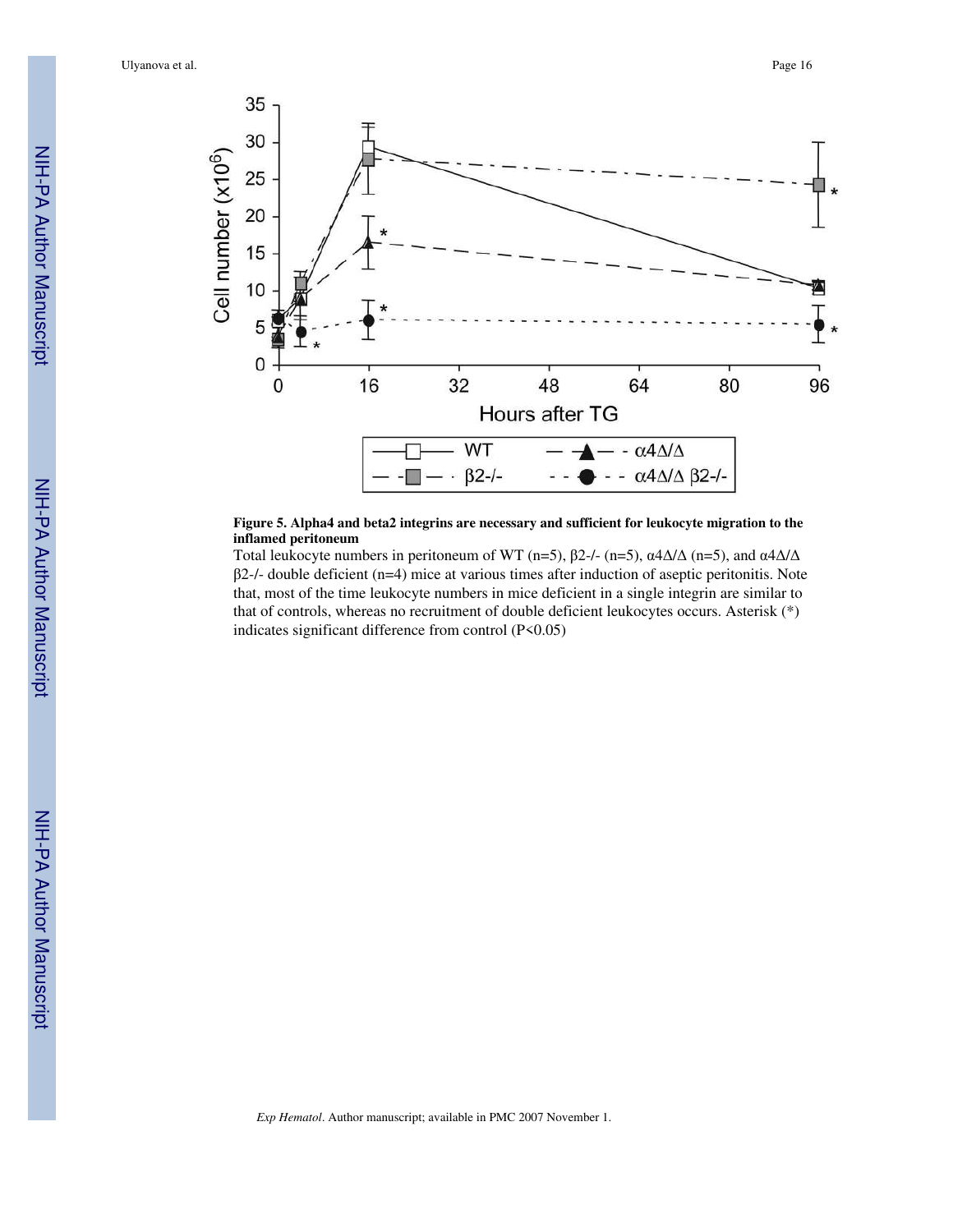



(A) Adhesion of control (n=5) and  $\alpha$ 4 $\Delta/\Delta$  (n=3) splenocytes to endothelial cells. Splenocytes were labeled with CFSE and allowed to adhere to either non-stimulated or TNFα-stimulated bEND3 monolayer. Fold increase of adhesion to stimulated over non-stimulated endothelium is displayed. (B) Trans-well and (C) trans-endothelial migration of B-lymphocytes towards SDF-1α. Note that migration of α4Δ/Δ B cells (and T cells, not shown) through VCAM-1 expressing endothelium (TNFα) did not differ from that of non-stimulated endothelium, in contrast to control and β2-/- cells. Asterisk (\*) indicates significant difference over controls; ‡ indicates significant difference over non-stimulated endothelium (P<0.05). Three mice per group were used.